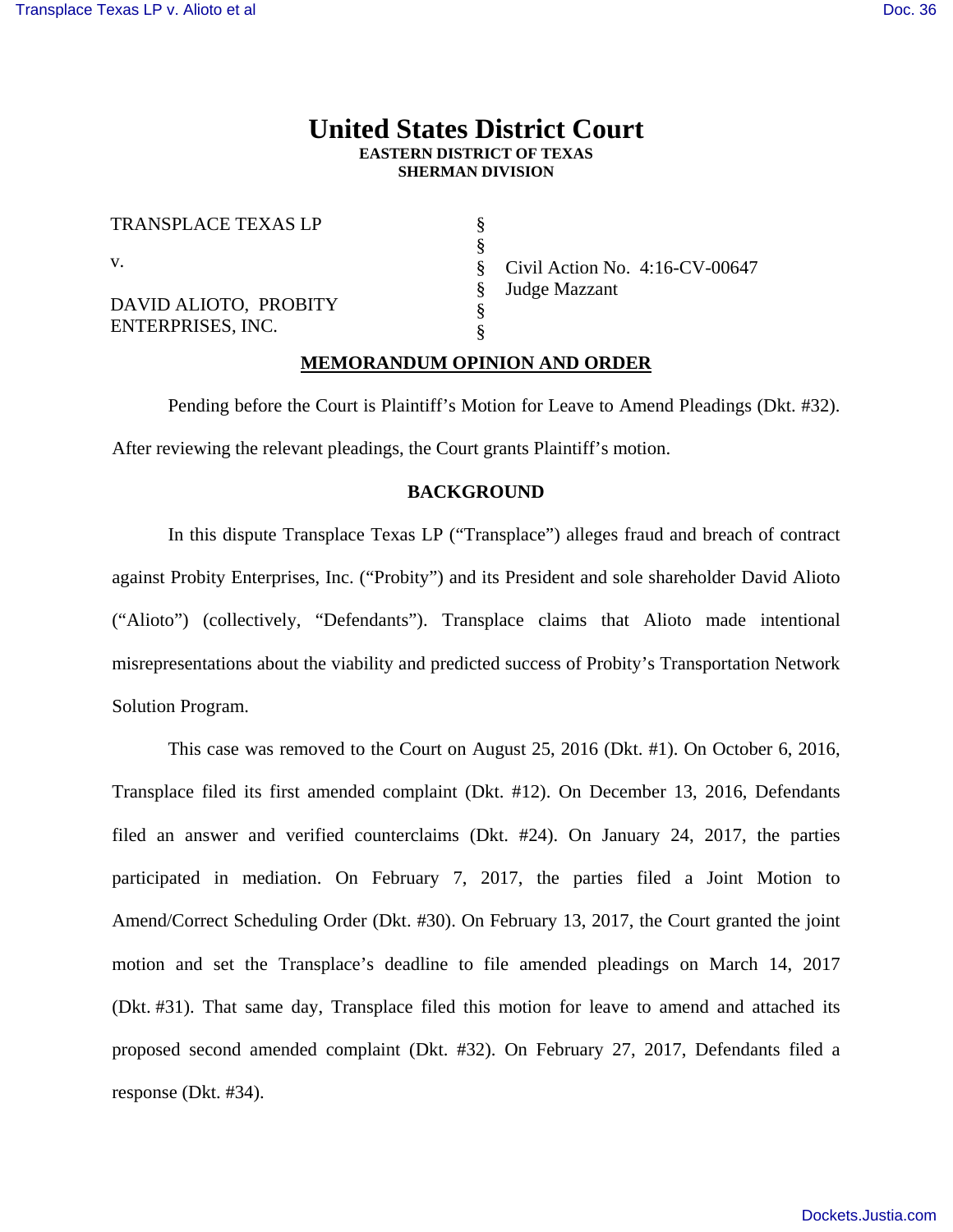## **LEGAL STANDARD**

Rule 15(a) of the Federal Rules of Civil Procedure provides that a party may amend its pleading once without seeking leave of court or the consent of the adverse party at any time before a responsive pleading is served. Fed. R. Civ. P. 15(a). After a responsive pleading is served, a party may amend only with the opposing party's written consent or the court's leave." *Id.* Rule 15(a) instructs the court to "freely give leave when justice so requires." *Id.* The rule '"evinces a bias in favor of granting leave to amend.'" *Jones v. Robinson Prop. Grp., L.P.*, 427 F.3d 987, 994 (5th Cir. 2005) (quoting *Lyn–Lea Travel Corp. v. Am. Airlines, Inc.*, 283 F.3d 282, 286 (5th Cir. 2002)). But leave to amend "is not automatic." *Matagorda Ventures, Inc. v. Travelers Lloyds Ins. Co.*, 203 F. Supp. 2d 704, 718 (S.D. Tex. 2000) (citing *Dussouy v. Gulf Coast Inv. Corp.*, 660 F.2d 594, 598 (5th Cir. 1981)). Whether to allow amendment "lies within the sound discretion of the district court." *Little v. Liquid Air Corp.*, 952 F.2d 841, 845–46 (5th Cir. 1992). A district court reviewing a motion to amend pleadings under Rule 15(a) may consider "whether there has been 'undue delay, bad faith or dilatory motive, . . . undue prejudice to the opposing party, and futility of amendment.'" *Jacobsen v. Osborne*, 133 F.3d 315, 318 (5th Cir. 1998) (quoting *In re Southmark Corp.*, 88 F.3d 311, 314–15 (5th Cir. 1996)).

#### **ANALYSIS**

 Transplace seeks leave to amend its First Amended Petition to add two paragraphs of factual allegations and a cause of action for Fraud/Fraudulent Inducement against Alioto personally—a claim that was previously only against Probity. Transplace seeks to make these amendments because of "significant factual developments" discovered by Transplace through Rule 26 disclosures, mediation, and Defendants' counterclaims. Defendants oppose the amendments because Transplace possessed the necessary information at the time Transplace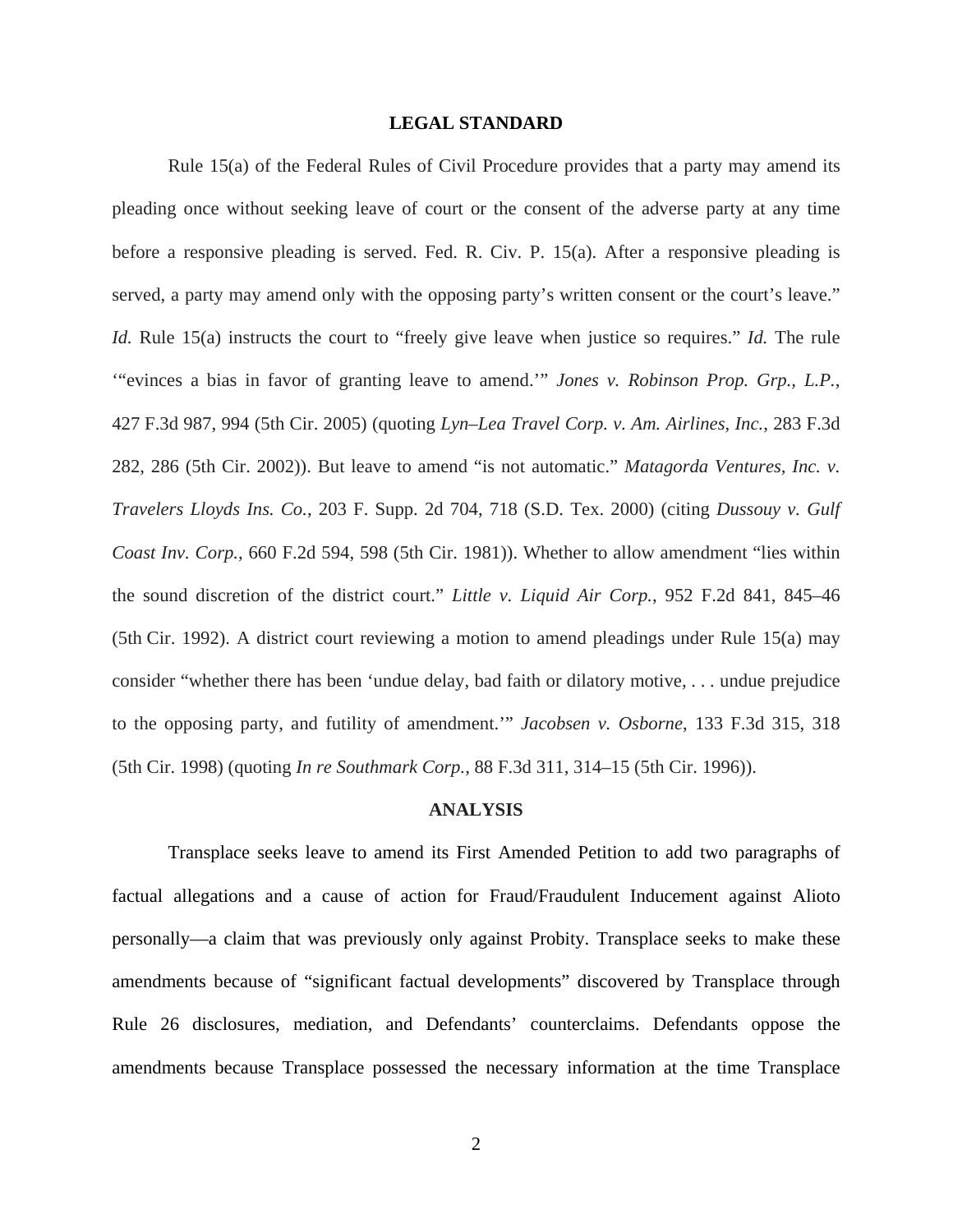filed its first amended complaint and thus amendment at this time would cause undue delay. Defendants further argue that if Transplace uses information gleaned from mediation to supplement their complaint, then they will be breaking the rule regarding confidentiality of settlement negotiations. Defendants' arguments are without merit.

 The Court finds that allowing amendment before the deadline would not cause undue delay. Further, Rule 408 is not an appropriate reason to deny Transplace's proposed amended complaint. Rule 408 is a rule of evidence governing the admissibility of settlement discussions as evidence at trial. Fed. R. Evid. 408. Specifically, Rule 408 states that "conduct or a statement made during compromise negotiations about [a disputed] claim" is not admissible "to prove or disprove the validity or amount of [the] claim." *Id.* The Court cannot determine which facts may have been gleaned from mediation and Defendants have not pointed to any. Even if the allegations were made during settlement negotiations, Rule 408 is a rule governing the admission of evidence in court and not a rule of pleading. Disputes over Rule 408 should be resolved as evidentiary matters with motions *in limine* rather than opposing an amended complaint. Transplace has not implicated Rule 408 by offering the statements into evidence, and the Court will not use a rule of evidence to bar preemptively Transplace's second amended complaint. Since the Federal Rules instruct leave to amend to be freely given when justice so requires, the Court determines such leave is proper in this case.

#### **CONCLUSION**

 Therefore, Plaintiff's Motion for Leave to Amend Pleadings (Dkt. #32) is hereby **GRANTED**.

## **IT IS SO ORDERED**.